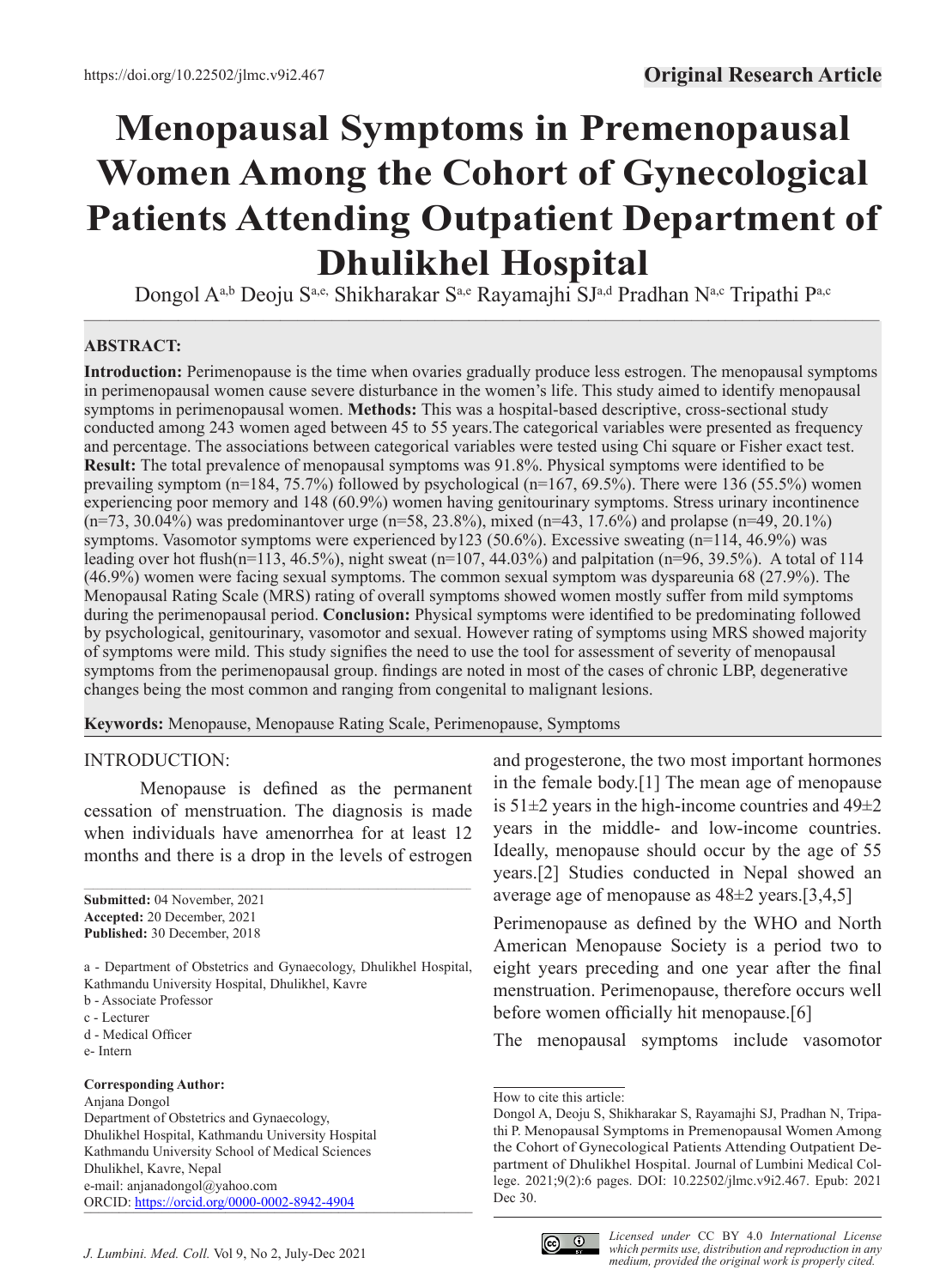symptoms (i.e. hot flushes, night sweating), abnormal uterine bleeding, psychological symptoms (i.e. depression, anxiety, irritability, poor memory), urogenital symptoms (i.e. loss of libido, dyspareunia, loss of bladder control) and other physical symptoms (i.e. bloating, musculoskeletal pain and fatigue). These symptoms may initiate during the perimenopausal period.[7]

Menopausal symptoms in perimenopausal and menopausal women can vary from mild to severe. They cannot be avoided, but can be managed successfully. With an increased life expectancy women are spending longer duration of their lives in menopause. Maintaining a healthy life at this age becomes a major responsibility for the family and

also for the nation. Hence, this study aimed to identify various menopausal symptoms amongst Nepalese women in perimenopausal groups seeking treatment in Dhulikhel Hospital. This study is then expected to create an awareness about menopause amongst the Nepalese women and encourage them seek medical care for managing menopausal symptoms.

# METHODS:

This was a hospital based, descriptive, cross-sectional study conducted at the out-patient department of Obstetrics and Gynecology in Dhulikhel Hospital. The sample size for the study was determined using Cochrane formula:

sample size (N) =  $(1.96)2 \text{ X P } (1-P) / \text{ M2}$ . Taking the

*Table 1. Socio-demographic and behavioral characteristics of the study population (n=243)*

| <b>Characteristics</b>                    | Frequency (n)<br>Percent (%) |                 |  |  |
|-------------------------------------------|------------------------------|-----------------|--|--|
| Mean age, in years (mean ± SD)            | 48.65±3.32                   |                 |  |  |
| <b>Education</b>                          |                              |                 |  |  |
| Uneducated and adult education            | 78                           | 32.1            |  |  |
| Primary schooling                         | 25.9<br>$\overline{63}$      |                 |  |  |
| <b>Secondary schooling</b>                | $\overline{73}$              | $\overline{30}$ |  |  |
| Higher secondary and above                | $\overline{29}$              | 11.9            |  |  |
| <b>Menstrual Cycle</b>                    |                              |                 |  |  |
| Absent                                    | $\overline{39}$              | 16.04           |  |  |
| Regular                                   | 85                           | $\overline{35}$ |  |  |
| Irregular                                 | 119                          | 48.9            |  |  |
| Age at marriage (years) (mean±SD)         | 18.98±4.16                   |                 |  |  |
| Age at menarche (years) (mean±SD)         | $14.16 \pm 1.42$             |                 |  |  |
| Menopause in mothers and sibling(mean±SD) | 48.85±3.87                   |                 |  |  |
| Parity                                    |                              |                 |  |  |
| Nullipara                                 | $\overline{2}$               | 0.8             |  |  |
| <b>Multipara</b>                          | $\overline{211}$             | 86.8            |  |  |
| <b>Grand Multipara</b>                    | $\overline{30}$              | 13.2            |  |  |
| <b>Diet</b>                               |                              |                 |  |  |
| Vegetarian                                | $\overline{28}$              | 11.5            |  |  |
| Non-vegetarian                            | 215                          | 88.5            |  |  |
| <b>Exercise</b>                           |                              |                 |  |  |
| $\overline{No}$                           | 194                          | 79.8            |  |  |
| <b>Yes</b>                                | 49                           | 20.2            |  |  |
| <b>Total</b>                              | 231                          | 95.1            |  |  |
| <b>Missing</b>                            | $\overline{12}$              | 4.9             |  |  |
| <b>Smoking</b>                            |                              |                 |  |  |
| <b>No</b>                                 | $\overline{220}$             | 90.5            |  |  |
| Yes                                       | $\overline{23}$              | 9.5             |  |  |
| <b>Alcohol</b>                            |                              |                 |  |  |
| $\overline{No}$                           | 201                          | 82.7            |  |  |
| <b>Yes</b>                                | $\overline{42}$              | 17.3            |  |  |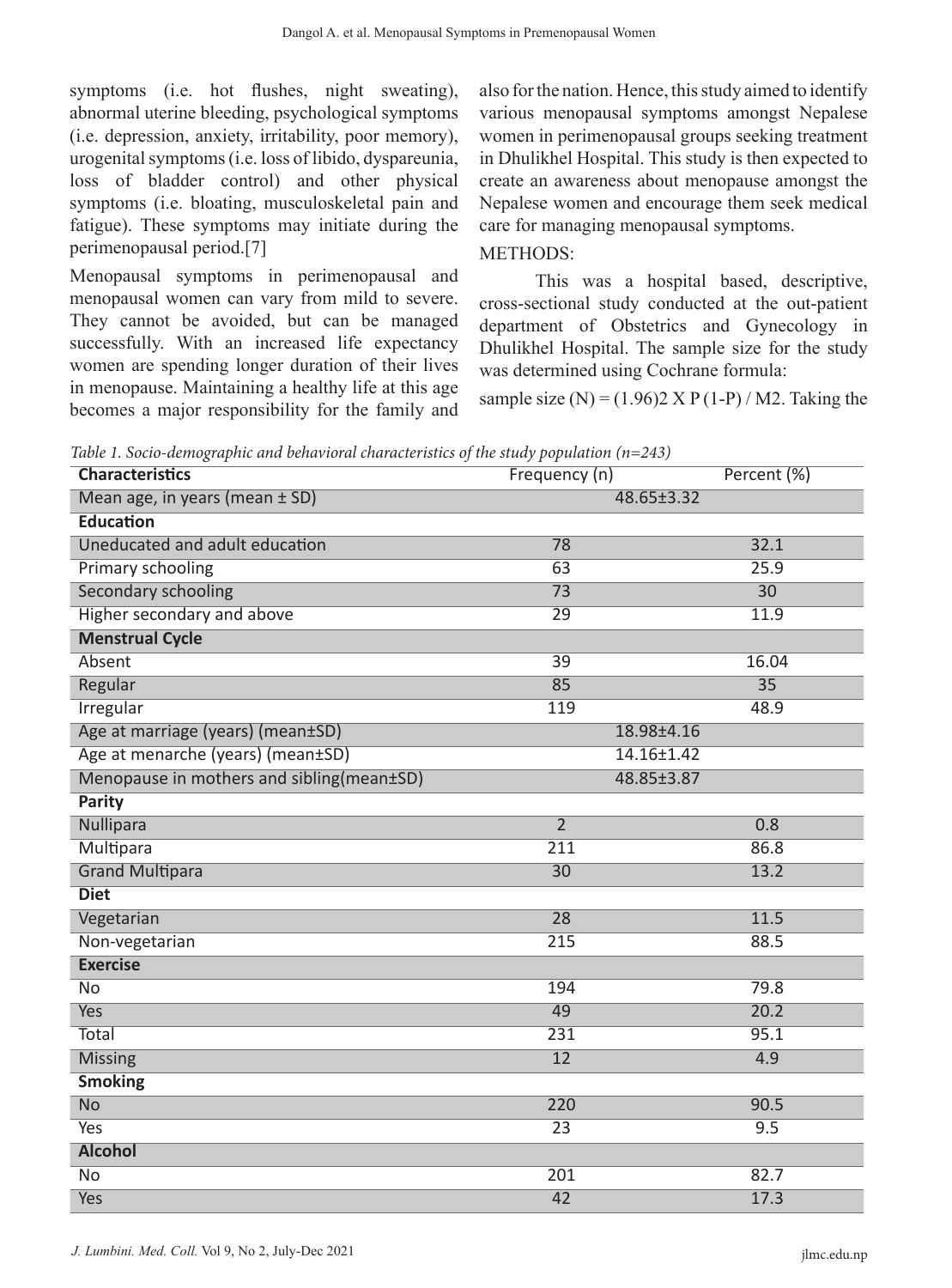

*Figure 1: Categorization of major menopausal symptoms*

prevalence (p) as 0.14 with reference to the study Dennerstein L et al.[8] the minimum total sample size calculated was 183. However, a total of 250 women of age between 45 to 55 years were included. Women with a history of surgical menopause, chemotherapy or pelvic radiotherapy, those receiving hormone replacement therapy, suffering from psychiatric illness and those not willing to give consent were excluded from the study.

A structured questionnaire was administered to collect information related to socio-demographic characteristics, obstetric, contraceptive, menstrual histories, awareness about menopause and various menopausal symptoms. After obtaining details about menopausal symptoms its severity was rated by using the menopausal rating scale (MRS).The data was entered into the Microsoft excel and analyzed usingStatistical Package for Social Sciences (SPSS) softwareversion 20.0. All the continuous variables were presented asmeans with standard deviation whereas categorical variables were presented as frequency and percentage. The associations between categorical variables were tested with Chi square or Fisher exact test. A p-value  $\leq 0.05$  was taken for statistical significance.

#### RESULTS:

A total of 250 women were enrolled on this study whereseven were excluded due to lack of needed information in the questionnaire. The mean age of the women participated in this study was 48.65±3.32 years. Among all the participants 80 (32.9%) women were aware about the menopausal

symptoms. The socio-demographic status is presented in Table 1.

The total prevalence of menopausal symptoms was 91.8%. There were only 20 (8.2%) participants without any symptoms. Physical symptoms were identified to be predominating(n=184, 75.7%) followed by psychological (n=167, 69.5%) and genitourinary (n=148, 60.9%) symptoms. The categorization of major menopausal symptoms and its prevalence is presented in figure 1.

The common vasomotor symptoms identified were sweating  $(n=114, 46.91\%)$ , hot flush  $(n=113, 46.91\%)$ 46.5%) and night sweat (n=107, 44.03%). Heart discomfort or palpitation was identified among 96 (39.5%) patients. Within psychological symptoms, women experienced poor memory (n=136, 55.5%), irritability (n=109, 44.8%), sleep disturbance (n=92, 37.9%), feeling depressed and anxiety(n=79, 32.5%) as prevailing symptoms while other symptoms were feeling less accomplished (n=78, 32.09%) and having dissatisfaction with life (n=60, 24.6%). Physical symptom assessments revealed that muscle and joint pain (n=138, 56%) were the main problems. The other symptoms were feeling fatigue (n=118, 48.5%), tingling sensation (n=110, 45.3%), flatulence ( $n=82$ , 33%), and breast tenderness ( $n=73$ , 30.04%). However, weight gain (n=49, 20%), dry skin (n=39,16%) and facial hair growth (n=17, 6.9%) were identified less. In genitourinary symptoms the assessment finding for pelvic organ prolapse was 49 (20.2%) and 68 (27.9%) having lax vagina. The different types of incontinence were identified to be of stress in 73 (30.04%), urge in 58 (23.9%), mixed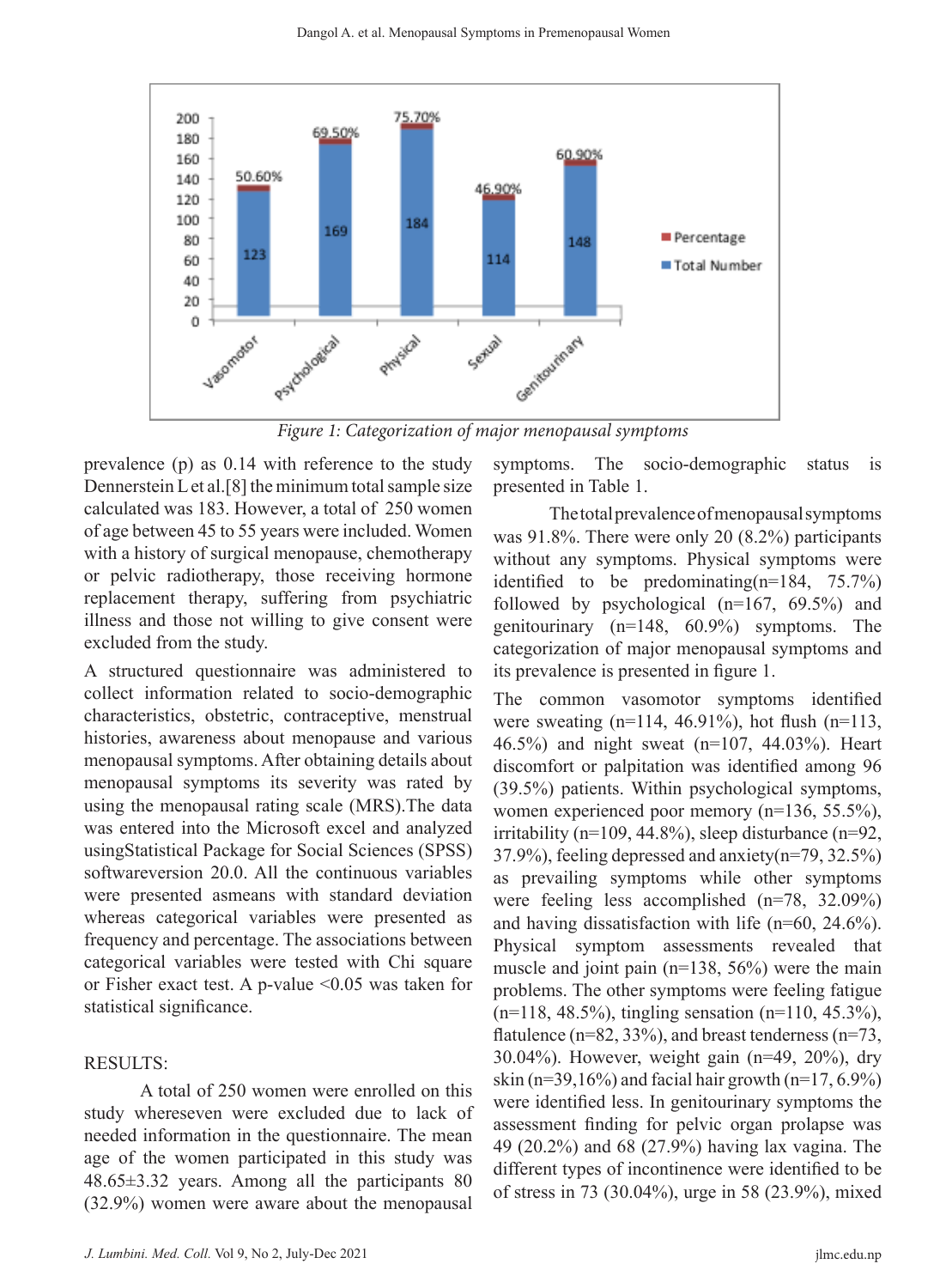in 43 (17.7%) and fecal incontinence in 14 (5.7%). The common sexual symptom was dyspareunia in 68 (27.9%). There were 66 (27.2%) women experiencing dry vagina. Only 13 (5.3%) women complained of decreased libido while 230 (94.6%) were having normal sexual desire.

The bivariate analysis showed that menopausal symptoms had statistical significant association with premenstrual symptoms (p=0.007). However,they had no statistical association with diet ( $p=0.412$ ) and education ( $p=0.897$ ).

The severity of menopausal symptoms experienced by perimenopausal women was assessed using MRS presented in table 3.

#### DISCUSSION:

This study assessed menopausal symptoms in women aged 45to 55 years. The symptoms checklist to identify the menopausal symptoms was utilized and then rated by the MRS to assess the severity of symptoms. The MRS is a validated tool for screening for the menopausal symptoms; it has also proved to be effective in finding the frequency and severity of symptoms.

Perimenopausal symptoms as shown from previous studies have racial and ethnic variations. Studies reported that overall classical menopausal symptoms are shown to be higher in Caucasians and lower in Asians.[9,10,11] In our study, we found the prevalence of perimenopausal symptoms to be 91%. The physical symptoms (n=184, 75.7%) were identified to be predominating. The predominating result is comparable to other studies in Nepal. However, these studies only identified symptoms and not the severity.[4,5]

Hot flushes, sweating, vaginal dryness and sleep disturbances are considered the main climacteric complains in western countries.[12] The menopausal symptoms may vary in peri-menopausal women. Kakkar showed the symptoms vary according sociocultural and economic factors at this age. Working women suffer more from psychological symptoms

*Table 3. Rating of menopausal symptoms using 'Menopausal Rating Scale'(n=243)*

| <b>Symptoms</b>                                                      | <b>Absent</b> | <b>Mild</b>      | <b>Moderate</b> | <b>Severe</b> | <b>Very</b>           |
|----------------------------------------------------------------------|---------------|------------------|-----------------|---------------|-----------------------|
|                                                                      |               |                  | n (%)           | $n (\%)$      | severe n              |
|                                                                      | n (%)         | n (%)            |                 |               | $\frac{(2)}{(0.8\%)}$ |
| Hot flushes, sweating (episodes of                                   | 125           | 91               | 22(9.1%)        | 3(1.2%)       |                       |
| sweating)                                                            | $(51.4\%)$    | (37.4%)          |                 |               |                       |
| Heart discomfort (unusual awareness of                               | 147 (60.5%)   | 8ל               | 15(6.2%)        | 2(0.8%)       | $1(0.4\%)$            |
| heart beat, heart skipping, heart racing,                            |               | (32.1%)          |                 |               |                       |
| tightness)                                                           |               |                  |                 |               |                       |
| Sleep problems (difficulty in falling                                | 151           | 71               | 14(5.7%)        | 7(2.9%)       | $\overline{0}$        |
| asleep, difficulty in sleeping through,                              | (62.13%)      | (29.2%)          |                 |               |                       |
| waking up early)<br>Depressive mood (feeling down, sad, on           |               |                  |                 |               |                       |
|                                                                      | 164           | 61               | 13(5.3%)        | 4(1.6%)       | $1(0.4\%)$            |
| the verge of tears, lack of drive, mood                              | (67.48%)      | (25.1%)          |                 |               |                       |
| swings)                                                              |               |                  |                 |               |                       |
| Irritability (feeling nervous, inner                                 | 134 (55.1%)   | 80               | 23 (9.5%)       | 6(2.5%)       | $\overline{0}$        |
| tension, feeling aggressive)<br>Anxiety (inner restlessness, feeling | 164 (67.5%)   | $(32.9\%)$<br>60 | 16 (6.6%)       | 2(0.8%)       | $1(0.4\%)$            |
|                                                                      |               |                  |                 |               |                       |
| panic)<br>Physical and mental exhaustion (general                    | 125 (51.4%)   | (24.7%)<br>88    | 25 (10.3%)      | 4(1.6%)       | $1(0.4\%)$            |
| decrease in performance, impaired                                    |               | (36.2%)          |                 |               |                       |
|                                                                      |               |                  |                 |               |                       |
| memory, decrease in concentration,                                   |               |                  |                 |               |                       |
| forgetfulness)<br>Sexual problems (change in sexual                  | 139 (57.2%)   | 69               | 28 (11.5%)      | 6(2.5%)       | $1(0.4\%)$            |
| desire, in sexual activity and satisfaction)                         |               | (28.4%)          |                 |               |                       |
| Bladder problems (difficulty in urinating,                           | 155 (63.8%)   | 73 (30%)         | 13 (5.3%)       | 2(0.8%)       | $\overline{0}$        |
| increased need to urinate, bladder                                   |               |                  |                 |               |                       |
| incontinence)                                                        |               |                  |                 |               |                       |
| Dryness of vagina (sensation of dryness                              | 177 (72.8%)   | 54               | 8(3.29%)        | 4(1.6%)       | $\overline{0}$        |
| or burning in the vagina, difficulty with                            |               | (22.2%)          |                 |               |                       |
| sexual intercourse)                                                  |               |                  |                 |               |                       |
| Joint and muscular discomfort (pain in                               | 95(39.1%)     | 131              | 12 (4.9%)       | 4(1.6%)       | $1(0.4\%)$            |
| the joints, rheumatoid complains)                                    |               | $(53.9\%)$       |                 |               |                       |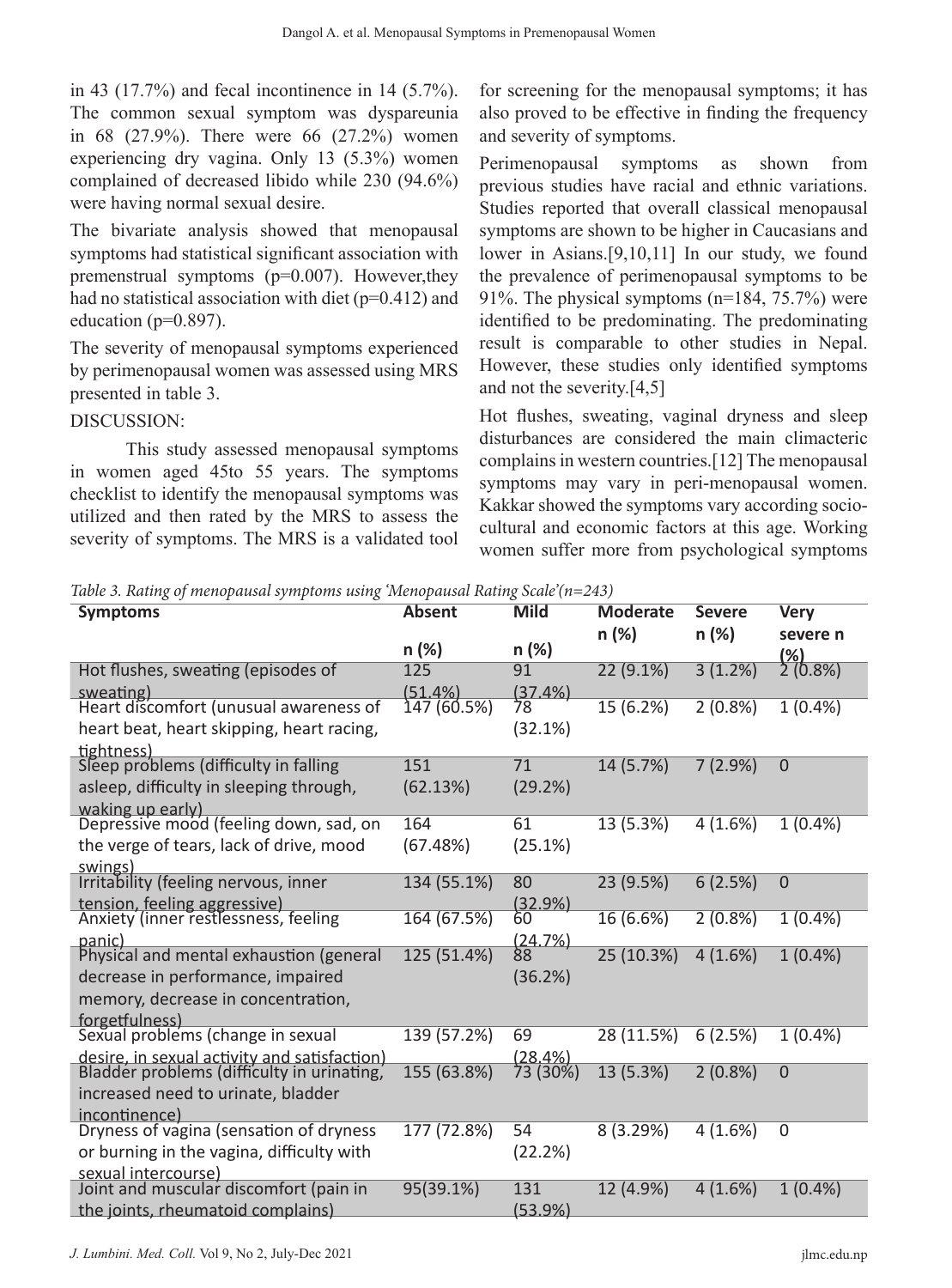while non-working had somatic symptoms.<sup>[13]</sup> However, there is no statistical significance to support the evidence to Kakkar's study as most of the women participants were housewives and got no formal education or up to secondary education only. The other symptoms identified in this study apart from predominating physical were psychological  $(n=167, 69.5\%)$  and genitourinary  $(n=148, 60.9\%)$ vasomotor  $(n=123, 50.6%)$  and sexual  $(n=114, ...)$ 46.9%). The research from Nepal showed the commonest menopausal symptom identified as mood swing (80%) and irritability (68%).[3]Whereas the other studies conducted in Nepal showed the foremost symptom as loss of sexual desire (95%) and urinary symptoms  $(45\%)$ .[4,5]

Menopausal symptoms can vary in severity. The utilization of MRS in this study showed that the severity of symptoms were mostly in the form of mild to moderate (table 3). The factors that might have influenced the severity in Nepalese settings may be due to the relatively more active agricultural occupation continuing even up to this age group that might be attributable to better outcomes in Nepalese. The outdoor nature of their occupation also contributes to better vitamin D levels and lesser osteoporosis. Majority of Nepalese are nonvegetarians, however, even the vegetarians also have good amounts of phytoestrogen in the staple Nepalese diet. Phytoestrogens particularly isoflavone-rich soya foods are now believed to play a role in alleviating symptoms of menopause, maintaining bone density, reducing blood cholesterol levels and protecting against cancer development.[14,15]

The pathophysiology behind the climacteric is multiple and interconnected.[1] However, the bivariate analysis showed that menopausal symptoms had statistical significant association with premenstrual symptoms. This supports the hormonal theory rather than other contributors. Lack of estrogen invites issues such as cardiovascular, orthopedic, oncology and genitourinary problems. Beside the most accepted hormonal theory, it is also attributed to physical and mental stress, genetic factors, or from aging. The influences from women's psychology, lifestyle, body image, interpersonal relationships increase the risk of depression and anxiety in the menopausal patient. Menopause, thus signifies the need for assessment of symptoms in perimenopausal group regularly.

The optimistic results of our survey are suggested

to be interpreted in light of some limitations of our study. Firstly, being a single-centered study, our sample is not representative of Nepalese women and is subject to limited external validity. However, our center is a referral center in the mid-northern region of Nepal, which makes the study population a good representation of Nepalese women. Secondly, multiple subjectivities might have influenced the results. Some degree of the retrospective nature of our study contributed to recall bias, which might have further worsened owing to the perimenopausal or age related poor memory at this age. In addition, inclusion of women presenting to the hospital with complaints other than menopausal problems may have caused apparently decreased prevalence as these participants may not have ever paid attention to the assessment of menopausal symptoms. Thirdly, MRS is a self-administrated questionnaire; however, taking into account the substantial number of women lacking formal education in Nepal, face-to-face interviews was applied in an attempt to minimize the reporting error.

# CONCLUSION:

Menopausal symptoms varied in spectrum and severity amongst perimenopausal women. Women suffered in the past from premenstrual symptoms were more likely to develop menopausal symptoms. Physical symptoms were identified to be predominating followed by psychological, genitourinary, vasomotor and sexual. However rating of symptoms using MRS showed majority of suffered symptoms were in the range from mild to moderate. MRS can be considered a useful screening tool to assess for severity of menopausal symptoms. Awareness about menopausal symptoms was identified to be less (32%). In order to identify the risk related with menopause this study signifies the need to use the tool for assessment of menopausal symptoms from the perimenopausal group on regular basis.Identified severe symptoms thus can be managed timely.

Conflict of interest: None Declared.

Financial Disclosure: No funds were available.